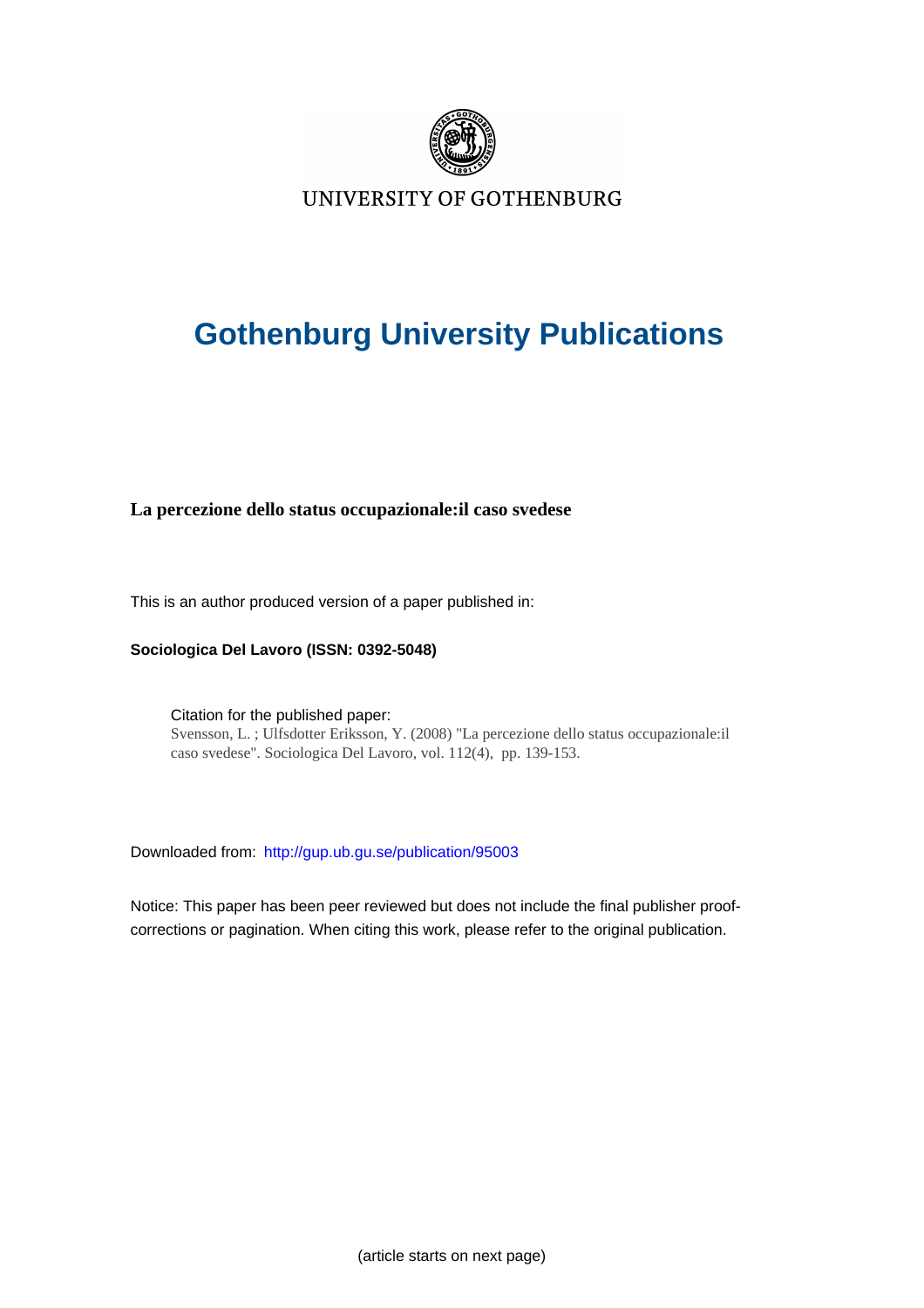# **Article to Sociologia del Lavoro**

Lennart G Svensson & Ylva Ulfsdotter Eriksson

## **Perceptions of Occupational Status – the Swedish case**

#### **Abstract**

The sociology of occupations since its classical period has been related more or less closely to studies of class and status. This paper depicts some of these issues from a case study of Sweden. Data are based on a national survey distributed in 2002 among the Swedish population age 16-74 (sample 3000), where 100 occupations were included for independent assessments of their status in general in society on a nine-point scale.

The constructed rank order of occupations demonstrates a well known range of ascribed status from dishwasher to physician – legitimizing the distribution of resources and privileges, and with only minor differences of means between groups of respondents. However, some interesting class, gender and age differences remain – sometimes hidden by mean of means. Income is the main explanation behind status with a subjective as well as an objective indicator. Other significant subjective explanations are career, skill, autonomy, responsibility, honesty and moral, and influence.

An alternative rank order is constructed on the status the occupations ought to have according to individual perceptions separated from collective perceptions. Occupations in education, health and care were especially upgraded, and in particular by women. There is great potential for social equality, impeded by strong reproduction of common perceptions of occupations and their status ranking. The paper is finished by comparing the data from year 2002 with data from a Swedish survey in 1958 and an American in 1989.

**Key words**: perceptions, occupations, status, class, gender, age

#### **Brief biographies:**

Lennart G. Svensson, currently, senior researcher and professor at the Department of Sociology, University of Gothenburg, Sweden. Connected to the Centre for Studies of Professions at the University College in Malmo. His main research is devoted to the sociology of education, occupations and professions, and particularly the organization of professional work.

Ylva Ulfsdotter Eriksson, currently, university lecturer at the Department of Sociology, University of Gothenburg, Sweden. She is teaching in organisation and human resource management. Her research is devoted to sociology of occupation, stratification, organisation and gender, mixing qualitative and quantitative methods.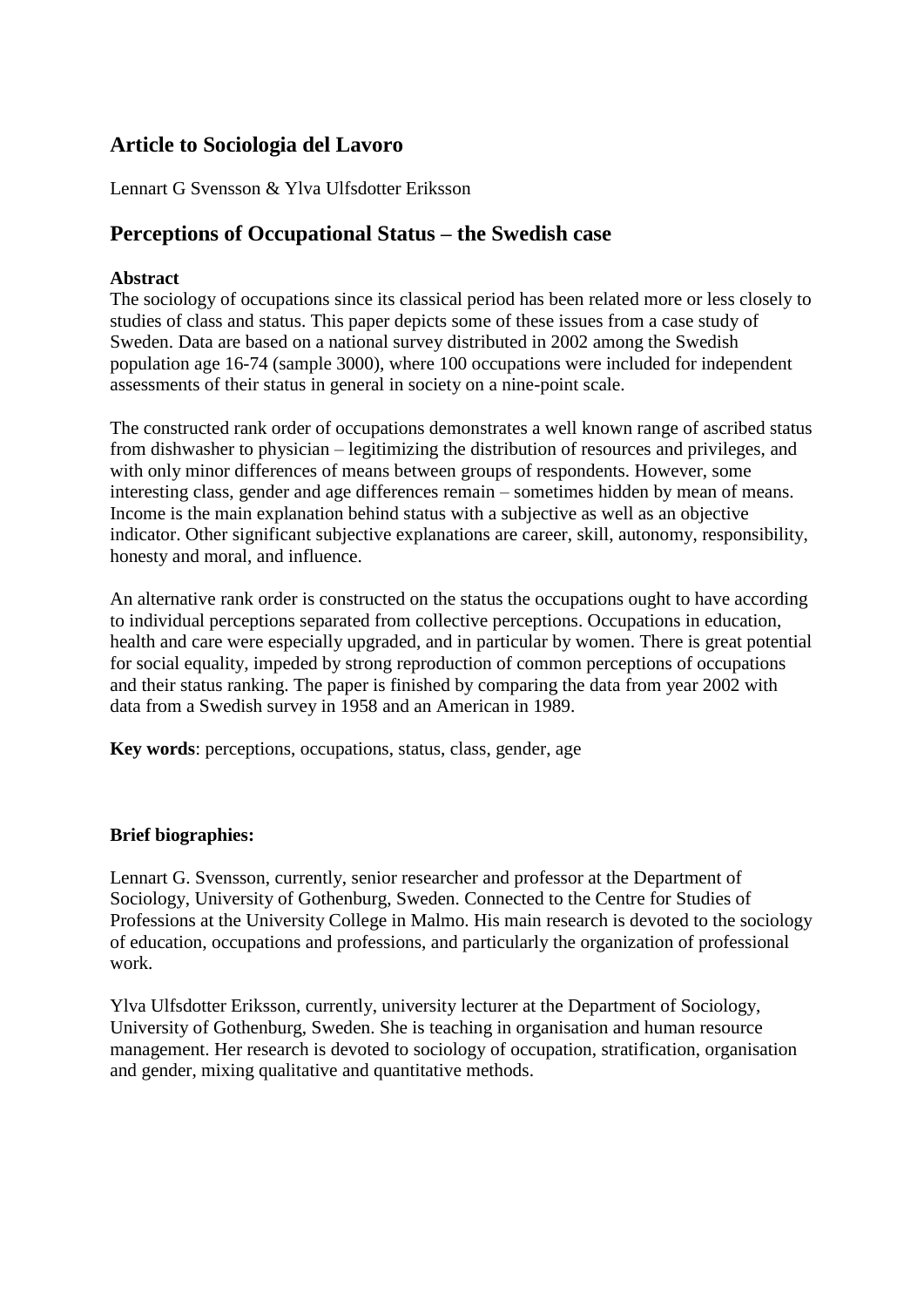## **Introduction**

Perceptions of occupations constitute a considerable part of our socially constructed world. They contribute to produce and reproduce the social structures such as classes, organisational hierarchies, and segregation on gender and ethnicity. Occupations compose the most essential aspect in the definitions of class affiliation, and they are connected to certain positions in many different organisations. Perceptions of occupations and professions determine to a great extent our choices of education and life careers, and they can partly explain the reproduction of the segregation in the labour market. They also indicate expected and acceptable actions and allocation of sanctions and privileges, comparative to models, stereotypes and perception in other fields. They can determine the possibilities for successful daily or more infrequent cooperation between different occupations. In spite of extensive views of changes and flexibility in a post-modern world, perceptions of occupation seem to represent reproduction and stability of major importance for individuals as well as for societies.

Much research on perceptions of occupations is related to research on prestige or status<sup>1</sup>, which in its turn depends on the status aspect in almost all perceptions of occupations. Many status measures are generated from the evaluations by the general public of occupational standing, and they are supposed to reflect a classical sociological hypothesis that occupational status constitutes one of the most important aspects in social interaction (Ganzeboom & Treiman 1996:203). Status is defined as a social evaluation of individuals or collectives, and occupational status is here related to positions, separated from individuals, which by strong institutionalisation can be labelled status.

Social status is a collective social judgement of relative superiority or inferiority, respectability or disdain, desirability or rejection. Status represents the subjective evaluation of members of society by other members of that society using contemporary values and beliefs. (Rothman 1999:103)

Social evaluations are based on personal performance and individual properties. It is also based on structural positions such as occupation, class, and family or on social attributes such as gender, age and ethnicity. Occupation may be the most manifest source of social status and the most powerful consideration in urban and industrial societies. Occupational prestige is often called status and refers firstly to ascribed status hierarchies as parts of cultural traditions and transmitted during socialisation from early years, and secondly to achieved status more

 $\overline{a}$ 

<sup>&</sup>lt;sup>1</sup> Status here covers both status and prestige.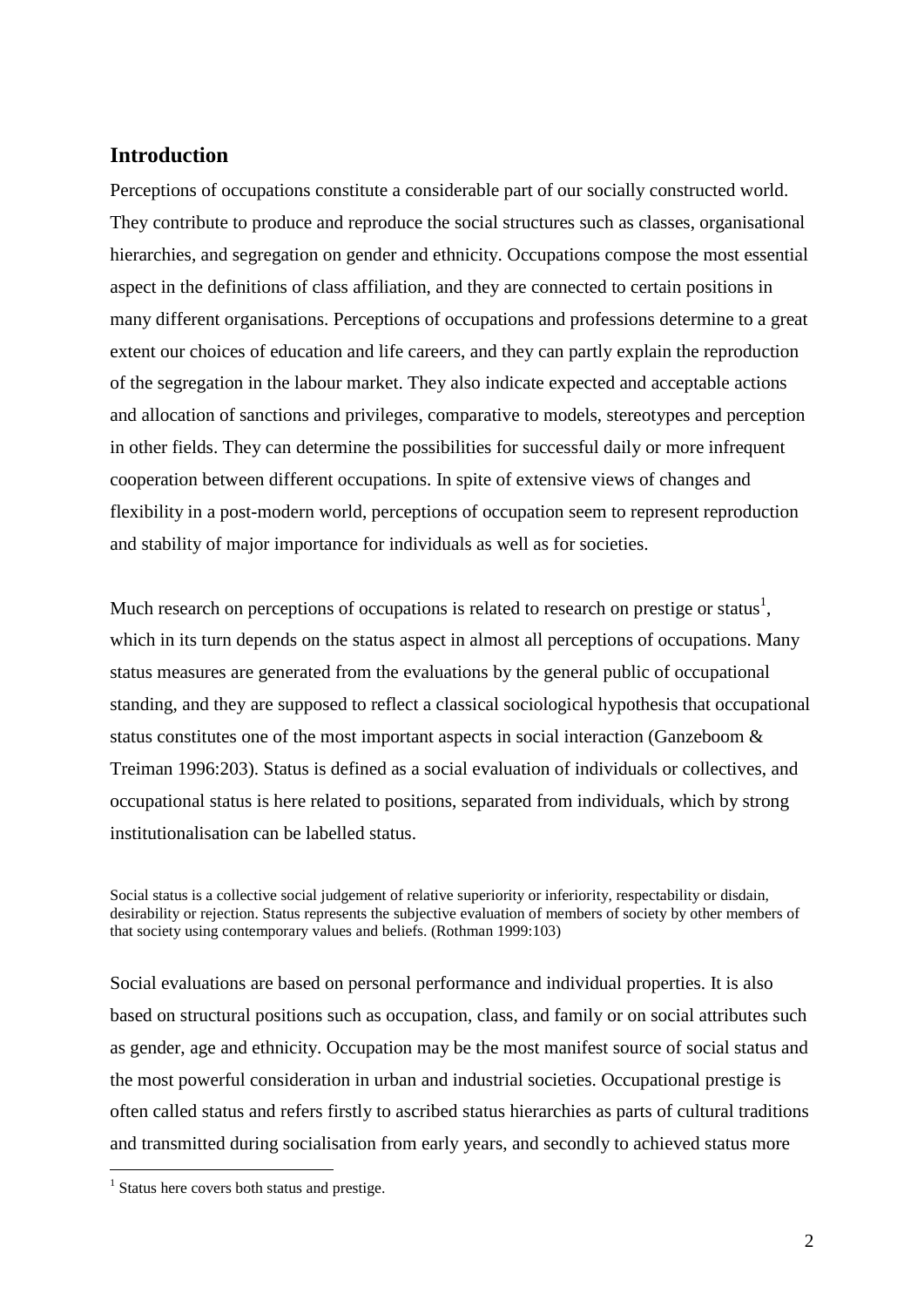related to evaluations and comparisons of jobs and their various attributes and standards as income and other desirable working condition dimensions (Turner 1988; Rothman 2001). These desirable criteria can be categorised as prerequisites, rewards and characteristics of the work. The most significant *prerequisites* in industrial societies are educational requirements: intelligence, formal education, duration and complexity of training. Scarcity on the labour market can give temporary fluctuating effects. *Rewards* such as income and privileges and fringe benefits of various kinds have symbolic values and can also be translated into desirable lifestyles. *Characteristics* of the work are composed by e.g. work tasks, social organisation of work, physical, mental and social working conditions, and the degree of routine, responsibility, autonomy and discretion.

Occupational prestige and status is a multidimensional concept (Haller & Bills 1979) and is regarded as a result of several variables, such as educational level, income and authority and power (Marsh 1971). These criteria can vary between specific occupations and to some extent complement each other. An occupation with a high degree of power is less dependent of a high educational level for perceptions of prestige (Marsh 1971; Ulfsdotter Eriksson 2006).

Perceptions on occupations are in this research project defined as: attributions and properties concerning demands for education and competence, physical, mental and social conditions and rewards, ascribed to groups with established and well known occupational labels. One important objective for the research project is to construct and put forward those latent attributions and properties as indicators of occupational status.

A primary issue in the research on occupational status has been whether perceptions are depending on the personal properties of the responding individual such as e.g. education, occupation, gender, age, income, religion and region or if occupational status is to be seen as an objective social fact, since several studies in the research tradition shows stability, and similarity of the occupational status hierarchy (Reiss 1961; Treiman 1977;Wegener 1992). Many research findings are indicating very low dependence, and another objective of this study is to test such hypotheses once again.

Systematic studies of occupational status originated in the 1920s, and today we have a rich and comprehensive literature in the field, which confirms relatively stable hierarchies of status (Treiman 1977; Nakao & Treas 1990; 1994; Ganzeboom, Graaf & Treiman 1992;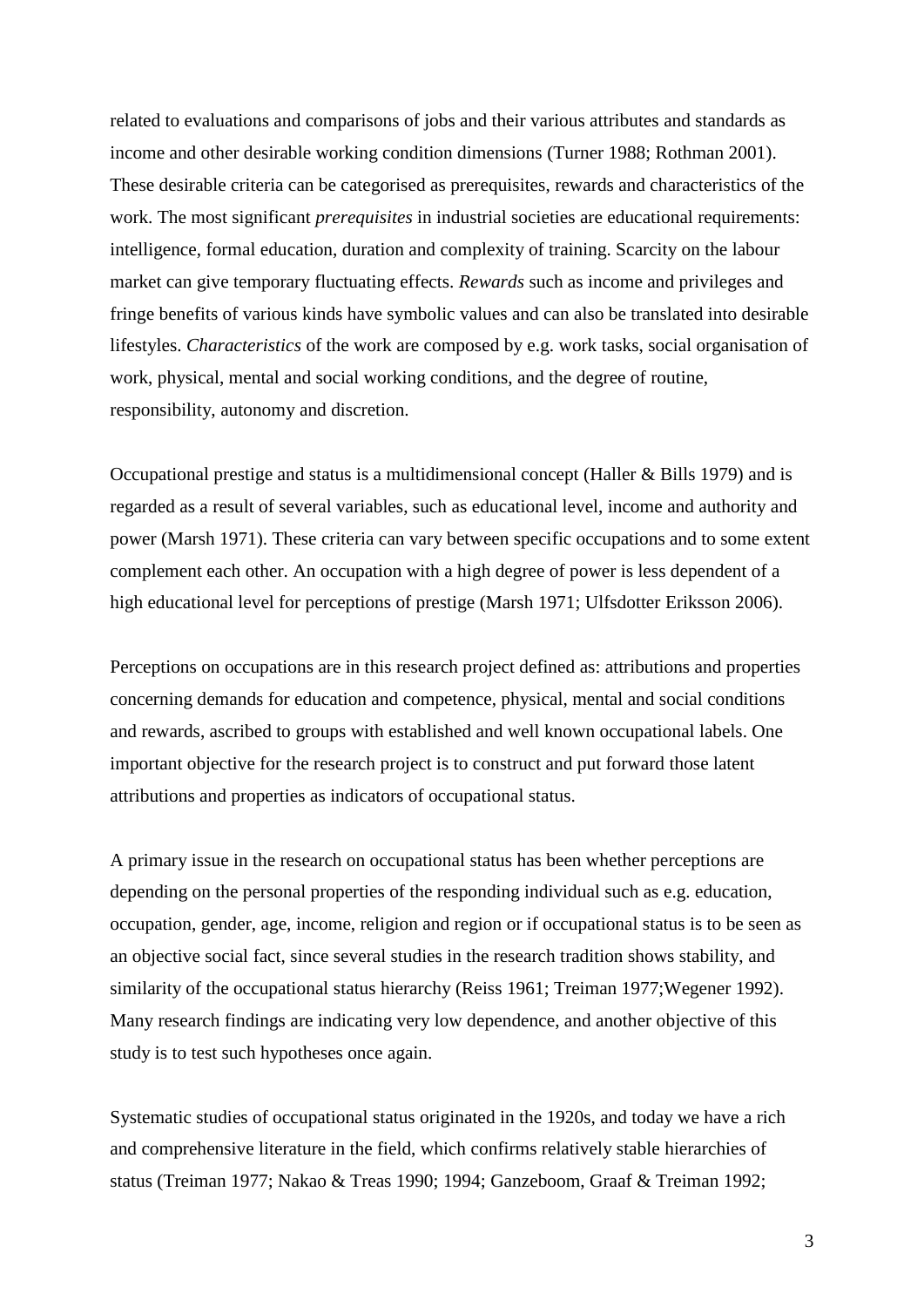Wegener 1992; Ganzeboom & Treiman 1996; Hansen 2001; Ulfsdotter Eriksson 2006). There is a high level of consensus on the placement of most occupations within nations. People tend, though, to inflate the social standing of their own occupation and others similar or close to it. Economic rewards also tend to be more salient criterion for people at the lower end of the stratification system, while educational attainment is given more weight by those at the upper end of the ladder.

Repeated international studies in industrial societies have demonstrated very high degree of stability. In one excellent example of the dominating perspective in the international status research 55 countries were compared (Treiman 1977). The conclusion states the perceptions on occupational status to be roughly the same in all complex societies and over time. This is explained by the necessary consequences of the logic in division of labour. Status was there assumed to be, "an indicator of those resources that are converted into privilege and exclusion in human interaction and distributive processes" (Ganzeboom, Graaf & Treiman 1992:8). Or may be even, quoting Davis and Moore (1945), "the approval and respect members of society give to incumbents of occupations as rewards for their valuable services to society". According to the reasoning from this structural functional perspective a common hierarchy of occupational status is assumed independent of time, place, and individual preferences. From these findings a scale of status adaptable to all industrial countries was constructed (Standard International Occupational Prestige Scale).

However, there have been various critiques of the structural functional perspective. Coxon et. al. state e.g. that "[…] cross-national, cross-cultural agreement is artefactual, depending as it does upon the set of stereotyped occupation names that survive cross-cultural and translational comparison, and upon the crudest method of aggregating rating scale measures" (Coxon et.al. 1986:47). Wegener (1992) asserts that people with low status tend to even status differences between occupations, while people from higher status factions tend to separate stronger between occupations with high and low status respectively. Nakao and Treas (1994) compare their new status scale from 1989 to the dominating scale from 1964 and assert the trend during 25 years that "[…] lower-status occupations [to] gain prestige points vis-à-vis higher status ones. Although this has not greatly reordered the relative rankings of different lines of work, the changes are sufficient to distinguish scales reflecting public opinion in the 1960s from those reflecting Americans' views in 1989" (Nakao and Treas 1994:36). Haller and Bills even suggest Treiman's study to be "premature" (1979:725). They argue that his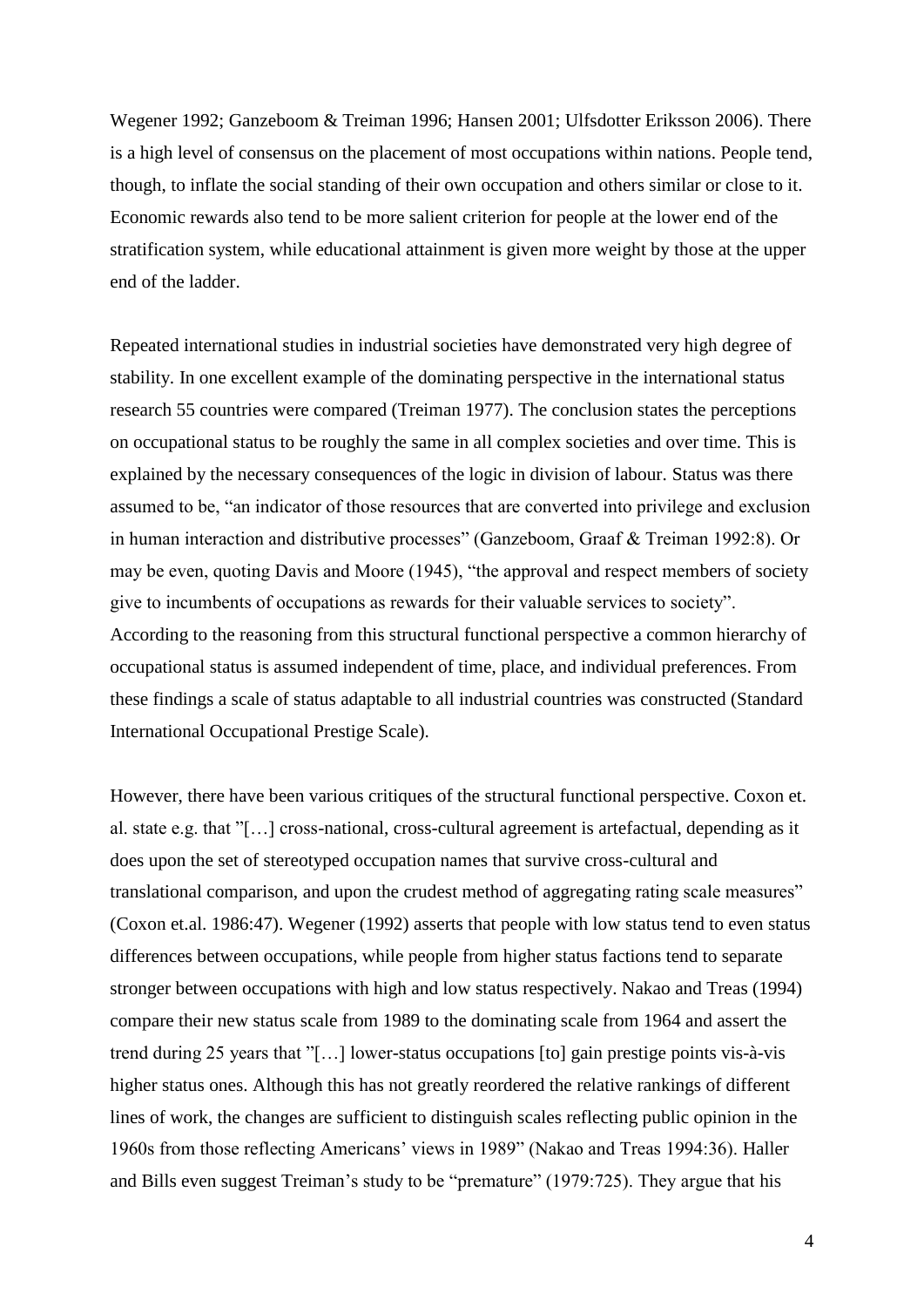evidences are biased due to an overload with sampling from industrial, Western and urban samples. They conclude that we cannot rely only on Treiman's scale, but to acknowledge that their might exist several occupational hierarchies in the world. However, they do state that the Treiman scale should be treated as a good tool for occupational prestige in the West. Apparently, there is not full consensus to the assumptions behind the status scale independent of time, place and individuals, which give good reasons to yet another time study the perceptions of occupational status in the contemporary Swedish society. Our findings may be compared to some results in international studies (e.g. Nakao and Treas 1994; Ganzebom et.al. 1992; Ganzebom and Treiman 1996).

## **The Swedish survey and rank order of occupations <sup>2</sup>**

One hundred occupations were selected to represent the classifications of occupations according to the international occupational classification ISCO88 (ILO 1990). Each occupation had to be estimated on a ninth point scale according to the item: "State for each occupation how it is evaluated in society according to status." The estimation was in our study made one occupation at a time and not as a rating and ranking of all compared to all as in the interview set up by Nakao and Treas (1994). Here are some results depicted, referring to appendix 1, and the number in the rank order within brackets.

The range of weighted means was from ambassador (1, M=8.32) at the top to dishwasher  $(100, M=1.66)$  in the bottom. Other occupations at the top were physician  $(2)$ , judge  $(3)$ , university professor (4), lawyer (5), aircraft pilot (6) and chief executive (7), and in the bottom street vendor (99), cleaner (98), garbage collector (97), ticket collector (96), forestry labourer (79) and supermarket cashier (88). The standard deviation varied from the lowest 1.11 (judge) to the highest 2.31 (fashion model), and was relatively high for Member of Parliament, rock musician, tax enforcement and artist, demonstrating a number of more controversial occupations. Some fairly new occupations as aircraft pilot (6), professional

 $\overline{a}$ 

 $2^2$  Technical specification of the study.

A survey was distributed by mail to a sample of the Swedish population age 16-74 in Febr. 2002. The response rate was 61 percent – especially low among citizens not born in Nordic countries, low income and low education. Data has been calibrated and weighed according to the non-response rates. The sample was stratified on age with a larger sample in age 16-24 years, and on selection of occupations in four strata to cover 100 occupations (20 equal for all respondents and 20 more specific for every fourth part of the sample).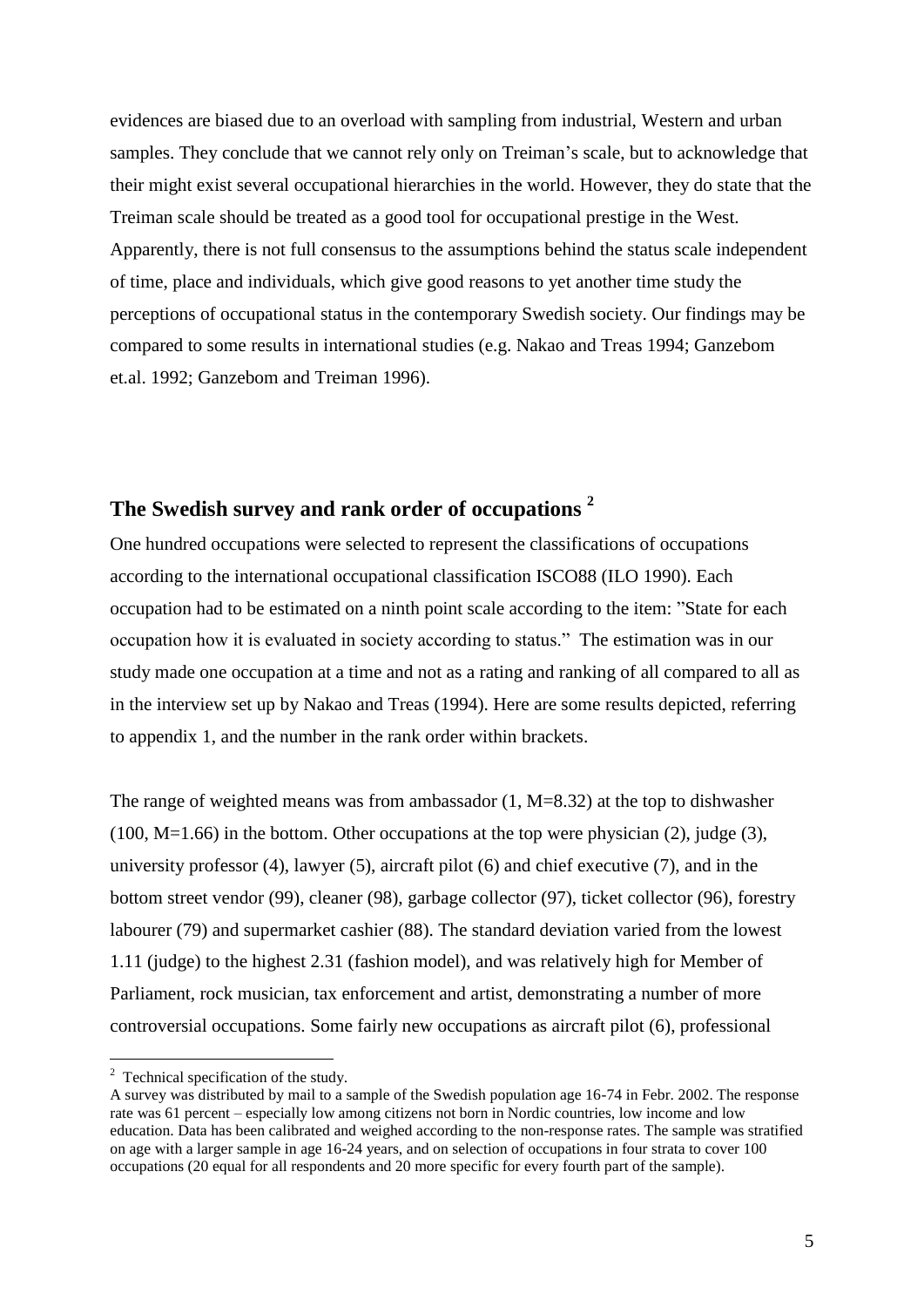athlete (11), web designer (24), computer operator (29), fire-fighter (36), fashion model (39), airhostess (40) and cook (45) were given higher status than might be expected according the required credentials, but may be explained by their popular, fashionable and conspicuous character. Results according to groups of occupations in the international classification are demonstrated in table 1.

**Table 1: Mean status score for Sweden 2002 and status score for international Standard Classification of Occupations 1988.**

| <b>ISCO-88 fields</b>                          | <b>Swedish mean</b> | <b>Status score</b> |
|------------------------------------------------|---------------------|---------------------|
| 1. Legislators, senior officials,<br>managers  | 8,06                | 77                  |
| 2. Professionals                               | 6,41                | 66                  |
| 3. Technicians and associate<br>professionals  | 6,0                 | 60                  |
| 4. Clerks                                      | 3,27                | 28                  |
| 5. Service, shop, market sales workers         | 4,34                | 41                  |
| 6. Skilled agricultural and fishery<br>workers | 3,73                | 34                  |
| 7. Craft and related trades workers            | 4,17                | 42                  |
| 8. Plant and machine operators                 | 3,66                | 33                  |
| 9. Elementary occupations                      | 2,34                | 19                  |

The ISCO codes above describe fields of occupations according to educational requirements and tasks at work. Legislators (1) require no specific formal education. Professionals (2) correspond to academic degree or longer post-secondary education; technicians (3) to shorter post-secondary education; and categories 4 to 8 correspond to upper secondary education; and category 9 to elementary education. Service work (5) and craft and trade (7) are estimated relatively high in status and deviate from the rank order of the fields. The status score is the mean for the scores labelling the first and highest level and computed within fields according to Nakao and Treas (1994:8). There are great variations within the fields on the fourth and most detailed level, and especially so for professionals from professor and physician (89) down to social work professional (40).

## **Explaining the rank order**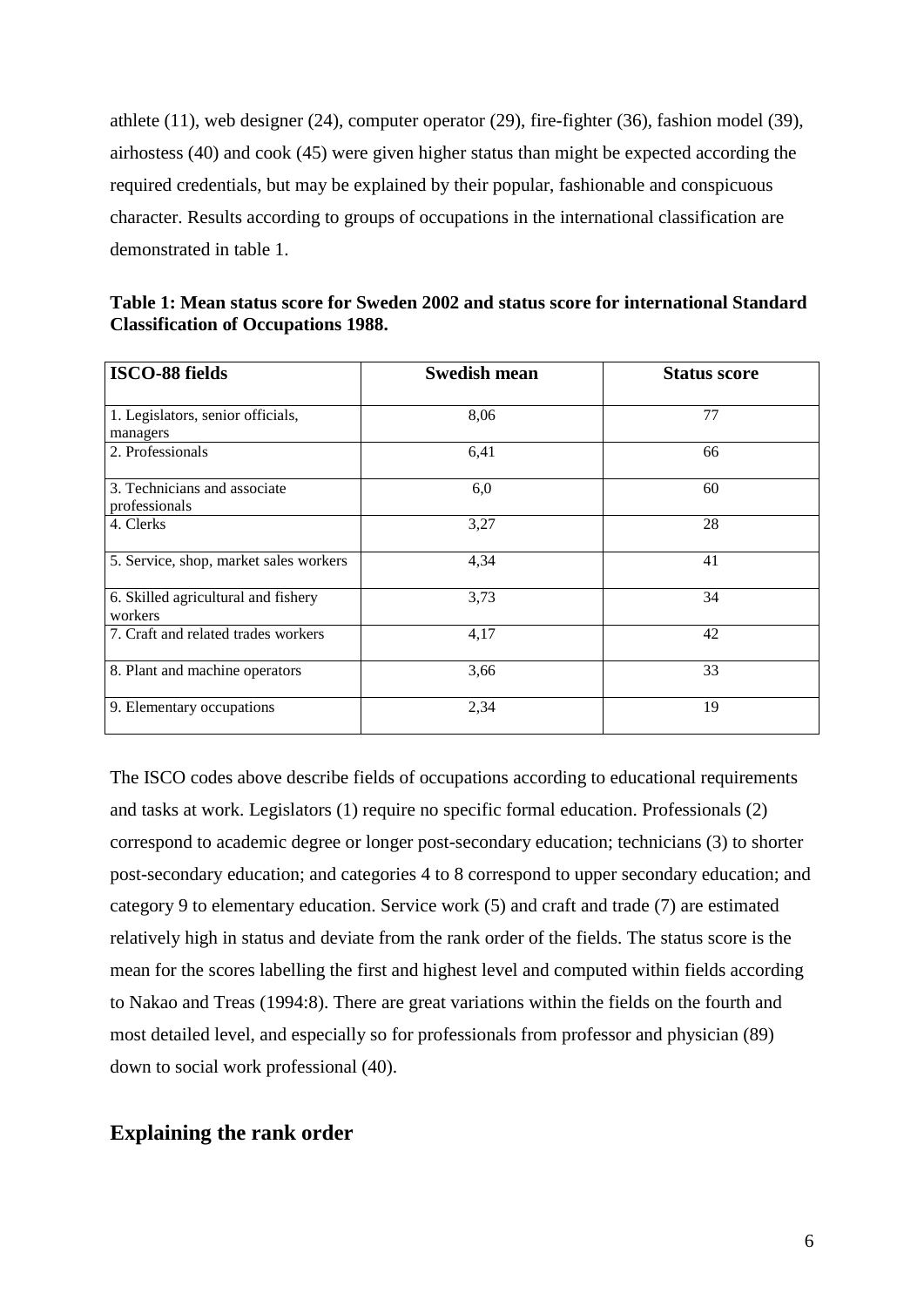The first interpretation of these results is that they represent a strong status hierarchy and a kind of collective consciousness in Sweden reproduced over time and common to different groups like gender, age, education and class. The gender correlation was almost complete (Pearson=0.99). However, occupations as veterinarians, psychologist, military officer, priest, midwife, dancer, and forestry labourer were estimated higher by females. Others were estimated higher by males as dentist, electrician, construct worker, car fitter and farmer. Females tend to estimated high status occupations higher than males, while men tend to estimate low status occupations higher than women. According to age the correlation is also very high (Pearson=0.97). But there are some interesting exceptions. Young people tend to ascribe lower status to middle and low status occupations, and to ascribe higher status to new occupations as stock broker, film producer, computer consultant, fashion model, web designer and art director. According to education there is a bias of estimating high status occupations higher among people with higher education and low status occupations lower. The opposite is the case among people with lower education, i.e. estimating high status occupations lower and low status occupations higher. Here we find one of the reproducing mechanisms of the rank ordering, that higher education supports lower status as well as higher status, while lower education does not support lower status. This can be demonstrated by the width of the mean scores, which are 7 for higher educated and 6.44 for lower educated. A similar pattern can be demonstrated according to subjective class as well as class origin. Seven particular occupations were tested by logistic regression analyses and some differences were demonstrated for education and class (Ulfsdotter Eriksson 2006). On the whole, however, the strong consensus for the rank order and the perception of occupational status is again the main result.

As above, using the property of the respondents is one way of trying to explain any differences in perceiving occupations. Another method is to ask for subjective estimation of properties characterizing occupations. Marsh (1971) argues that explanation to similarities in occupational status hierarchies are due to similarities in requirements for a given occupation (educational demands, power and authority and rewards) rather than a common structural division of labour in complex societies. The "cross-societal similarities in prestige" (Marsh 1971:222) are to be found in properties of occupational roles. Since occupational prestige is based on perceptions, they are based on what people know about a given occupation, but also how they value occupational properties. These properties should be understood as criteria for prestige (Marsh 1971; Ulfsdotter Eriksson 2006).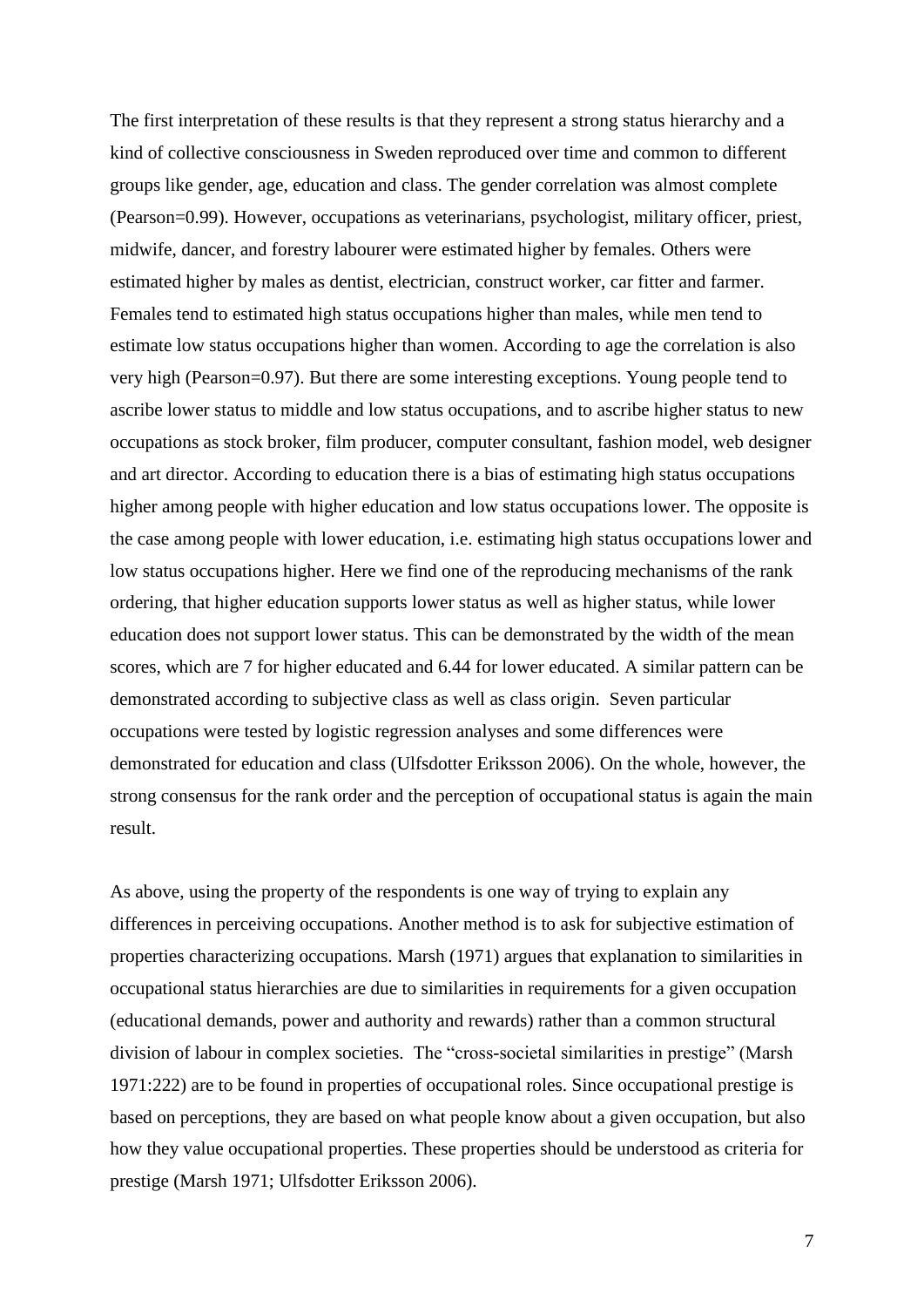A number of items constituting status, that also can be understood as occupational properties, were exposed to the respondents as depicted in table 2 below.

| <b>Indicator</b>          | <b>Mean</b> | <b>Std deviation</b> |  |  |
|---------------------------|-------------|----------------------|--|--|
| High salary               | 4,22        | 0,83                 |  |  |
| Good career potential     | 4,09        | 0,88                 |  |  |
| 3.<br>High skill          | 4,09        | 0,90                 |  |  |
| Responsible<br>4.         | 4,07        | 0,88                 |  |  |
| 5.<br>Autonomous          | 4,05        | 0,92                 |  |  |
| Honesty and moral<br>6.   | 4,03        | 1,13                 |  |  |
| 7.<br>Great influence     | 3,90        | 1,00                 |  |  |
| 8.<br>Value for society   | 3,68        | 1,14                 |  |  |
| 9. Help to others         | 3,53        | 1,22                 |  |  |
| 10. Long education        | 3,39        | 1,10                 |  |  |
| 11. Great efforts at work | 3,29        | 1,05                 |  |  |
| 12. Long experience       | 3,28        | 1,11                 |  |  |
| 13. Popular               | 3,02        | 1,27                 |  |  |
| 14. Male dominated        | 2,32        | 1,36                 |  |  |

**Table 2: Importance for the status of occupations (1-5), mean and standard deviation.**

High salary is the outstanding explanation for status with career, skill, responsibility, autonomy, and honesty and moral in second place and male domination as very low, and last of these given alternative aspects. Some of these variables demonstrate fairly high correlations, which have been used to search for more complex components by a factor analysis. The first component is constituted by honesty and moral, value for society, help to other persons, long experience, great effort, responsible and high skill, which may be labelled **professionalism in work,** a calling to the benefit of others and based upon requirements not as much connected to formal education as on experience from the work itself. In the second component high salary goes together with great influence, long education, popular, and male dominated. We may label this component **career** or work to the instrumental, rewarding benefit of the individual. (These two components are covering almost half of the variance 47 %.) Among those indicators in the first component honesty and moral seems to be the most controversial according to the standard deviations.

Young people (16-24) put significantly more importance than the rest of the sample (25-74) in autonomy, skill, salary and education. Women put more importance than men to: male domination, responsibility, honesty and moral, value for society, great effort and help to others, which is close to the component of professionalism.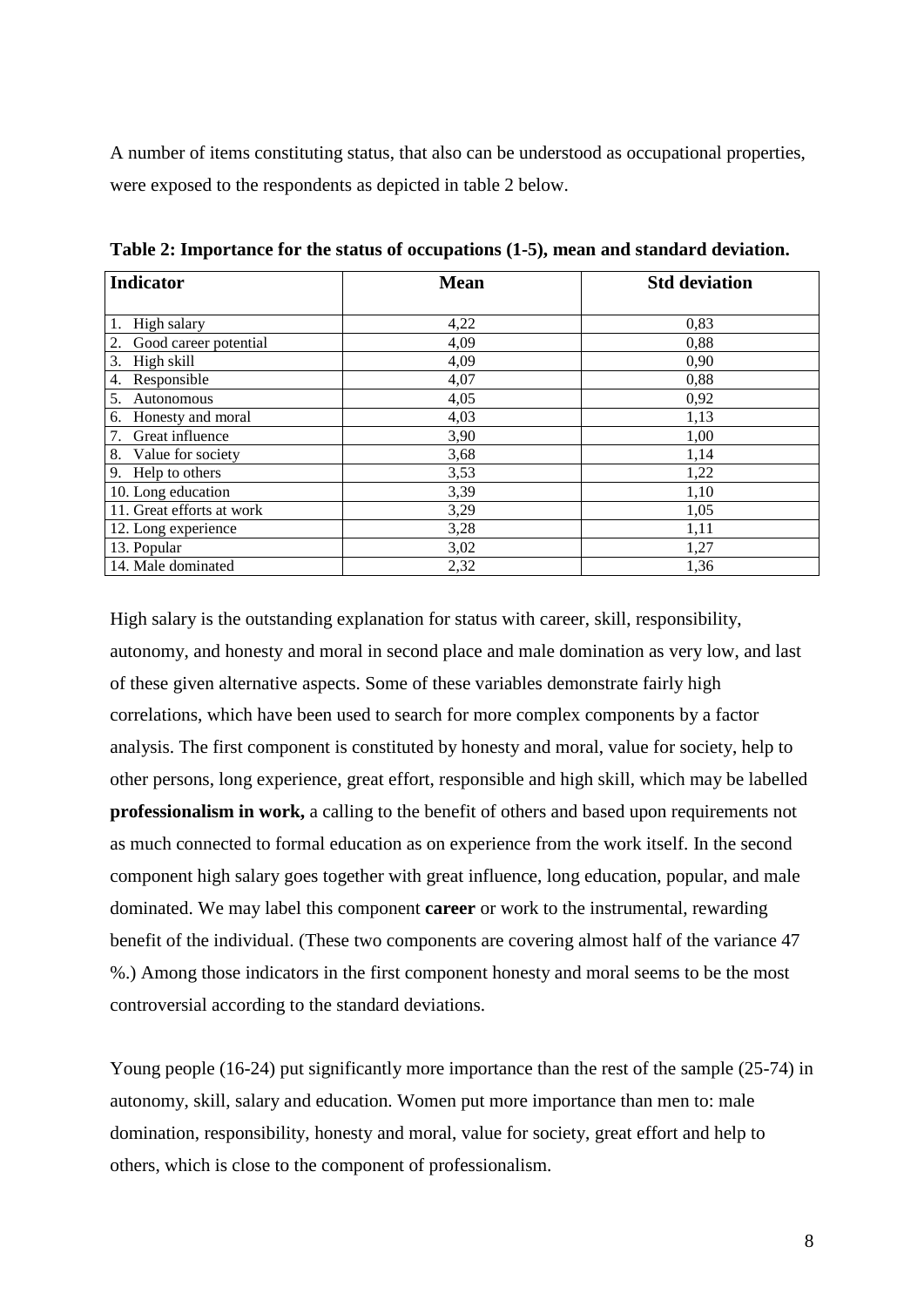Yet, another method to subjectively measure the status constitution was used, where the respondents had to estimate five properties and their connection to 20 given occupations. Estimated salary, thus, correlated strongly with the status estimations (0.96) as did influence in society (0.95). Considerably lower was the correlation between usefulness in society and status (0.42) and psychic efforts (0.61) and physical efforts (-0.61). People in general, thus, tend to connect or to explain occupational status in the first place by salary and influence.

In the study some objective data was collected for the main part of the sample of occupations. Actual salaries (average income for each occupation) correlated fairly high with estimated status (0.72). Long education as a subjective estimation of importance for status ended up only as number ten out of the fourteen properties above. Number of actual years of formal education for a smaller sample of occupations (39) had also a fairly low correlation with estimated status (0.49). When the four levels of educational requirements according to ISCO was used for the full sample of occupations instead, the correlation was only a bit lower than for salary (0.65). One third measure is composition of gender. Subjectively, this ended up in the last position above, but with lower consensus according to the standard deviation. Actual proportions of females correlated negatively with estimated status (-0.19). Gender equal occupations had a mean of estimated status on 5.64, male dominated 5.28, and female dominated 4.31. This was also found in another Swedish study, which demonstrated in particular that differences in occupational status did not seem to explain the impact of sex composition on salaries (Magnusson 2008:9).

## **An alternative rank order**

The sample of respondents was also exposed to the item: "State the status that the occupation ought to have according to your own opinion." The differences between this estimation and the earlier one may be regarded as the difference between individual preferences and perceived societal norms. Firstly, the width of the preferred rank order was narrower: 4.61 compared to 6.66 in the earlier one. This is caused mainly by upgrading a number of middle and low ranked occupations primarily in public services and health care and education as policeman, fire-fighter, nurse, midwife, primary school teacher, pre-school teacher, child minder, care worker and cleaner. This restructuring of the rank order of occupations shows a great potential for equality, though the correlation between the two rank orders remained at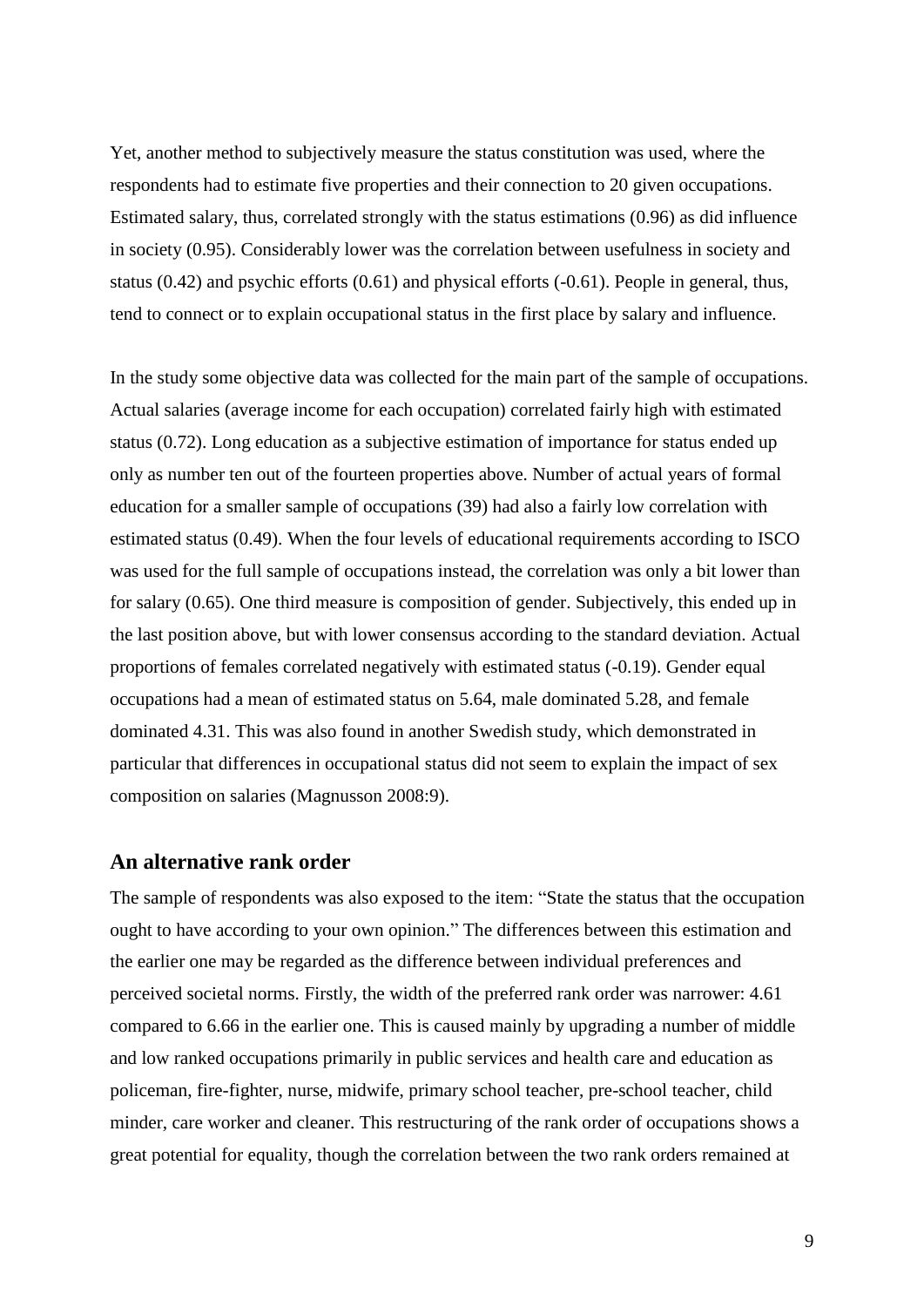0.77. There were some interesting gender differences, where women were estimating female dominated public service occupation higher than men, and where men were estimating typical male occupations in the private sector higher than women. But still, the correlation between the female and the male individually preferred estimations was as high as 0.96, which again demonstrates the fundamental societal consensus in these matters.

## **A comparison with Sweden from the 1950s**

A study was performed in 1958 comprising a smaller sample of male occupations only, which made 18 occupations comparable between the two studies (Carlsson 1958). In the 2002 study a number of occupations received lower status estimation as: teacher, pharmacist, bank clerk, hair cutter, carpenter, taxi driver, shop keeper, construct worker waiter and postman. They are service occupations as well as qualified worker occupations. Only a few occupations received higher estimations as: university professor, chief executive, military officer, accountant, and (theatre) actor.

#### **An international comparison**

In appendix 1 the status scores for Sweden in 2002 and for US in 1989 are compared for 72 occupations, which have more obviously corresponding labels in these countries. Still, there are many differing conditions in systems and organisations explaining the differences in scores more than actual status evaluations, which should be born in mind.

The correlation (Pearson) between the Swedish and the US scores was 0,864, which could be compared to one reported title correlation from the same culture between 1964 and 1989 as high as 0,97 (Nakao & Treas 1994:15).<sup>3</sup> The Swedish sample uses a wider range of scores from 8 (dishwasher) to 89 (university professor and physician) than the US data indicate, which run from 17 (dishwasher) to 86 (physician). The Swedish mean of scores is 49,86 and the US mean 49,89. Thus, the two countries at different times and from different data still tend to be very close to each other in this sense. Of the 72 comparable occupations 41 scored higher in Sweden 2002 than in US 1989, which means a slight upgrading in that sense. But on the whole this comparison confirms the stability thesis and that there is strong reproduction of the perceptions of the status of occupations – a robust hierarchy (Ibid 2).

<sup>&</sup>lt;sup>3</sup> The correlations between different prestige classifications of occupations are discussed in Hansen 2002.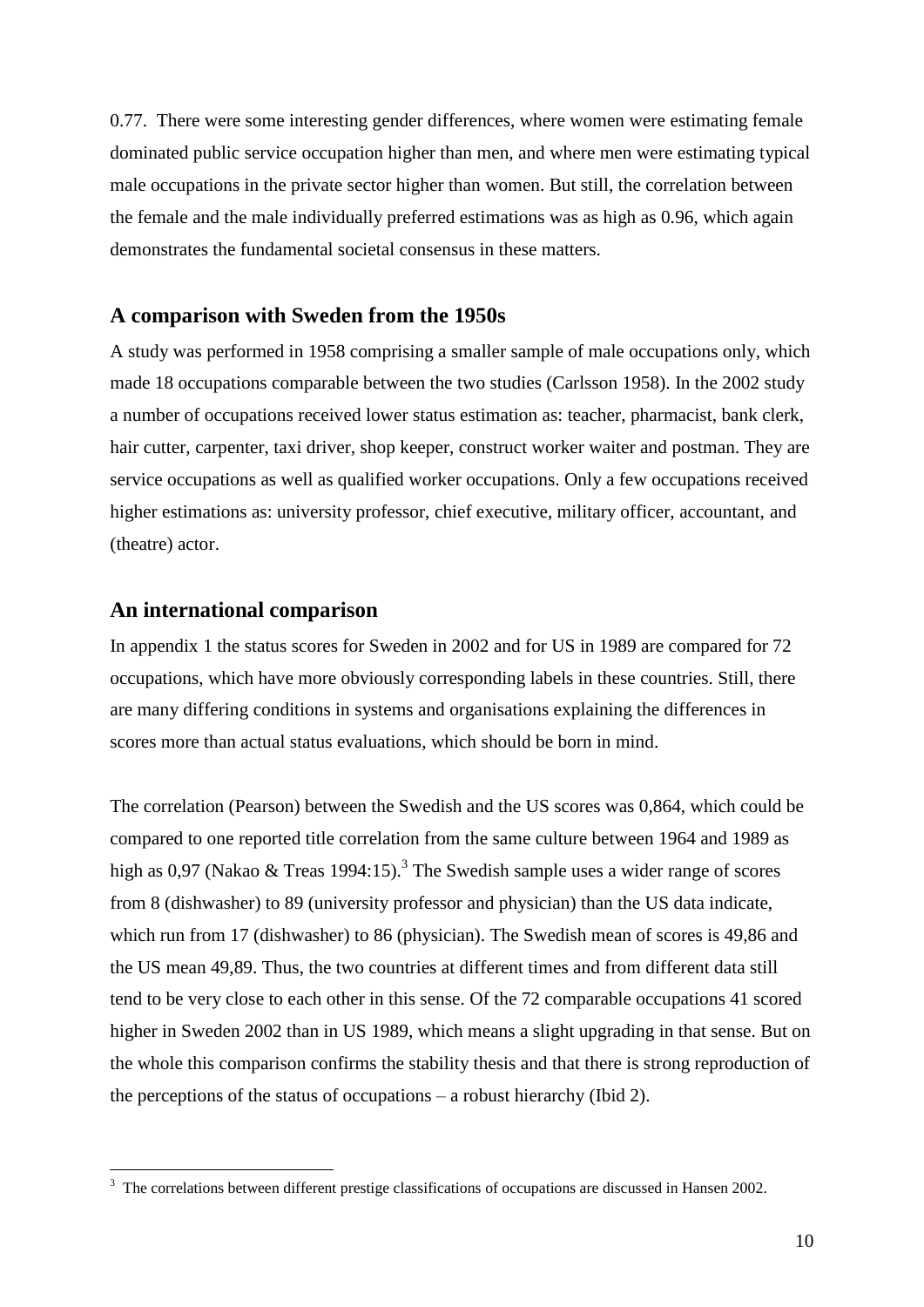The mean is somewhat less for professional occupations (ISCO 2) in US (65,35) compared to Sweden (68,05), and reverse for non-professional occupations. Swedes tend to give higher assessment to legislators, managers and professionals, while Americans tend to give higher grades to non-professional commercial and personal services. Thus, there has been a general growth in status estimation for higher educated, which could be expected from the growth of the field of professionals and technicians in what is often labelled the post-industrial and the knowledge society (Hansen 2001). The higher importance for education stated by young people might also confirm this trend. But yet again, Swedes are less unanimous on professionals (std. dev. 14,98) than Americans (9,35), which is a contra indication to the postindustrial thesis.

Concerning differences between the two countries on particular occupations, they are greatest on cook and rock musician, which were given 20 units higher status in Sweden on the one side, and social work assistant professional  $<sup>4</sup>$  and personal care/aid worker, given 20 and 18</sup> units higher in US, respectively. There are a number of other occupations differently estimated in the two countries. Air flight pilot and technician (in Swedish engineer) are given significantly higher grades in Sweden. Engineers (short post-secondary education) score only 10 units less than civil engineers (academic degree), which depicts the traditional high status attributed engineering in Sweden. Computer operators have their status connected to the hot and prestigious information technology from the 1990s. Economists have had a salient position in media and the public discussion since the early 1980s. Judges, lawyers and the law system in general have high legitimacy in Sweden, which can explain the higher grades for judge and lawyer. Swedish midwifes are more autonomous and have longer education than their equivalents in the US. On the contrary, teachers in preschool (15), in primary school (16) and in high school (11) are given higher status in the US than in Sweden, according to expectations from frequent criticism of schooling in general. The time difference of 13 years from 1989 may, of course, be part of the explanation to these deviations between the two countries.

 $\overline{a}$ 

<sup>4</sup> Social work assistant professional is a middle management position, which has the misleading label of assistant.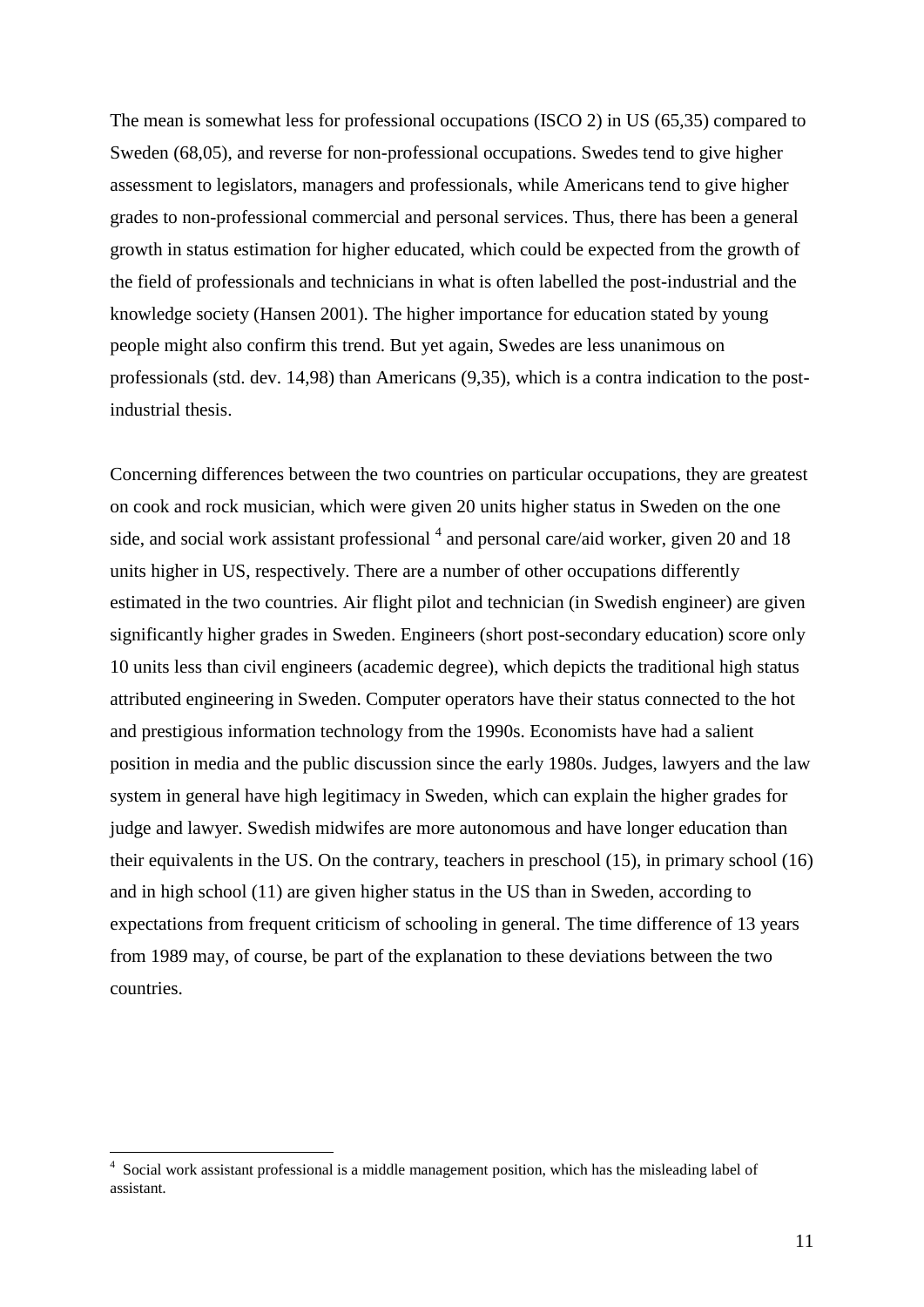## **Conclusion**

The paper depicts some analyses on a survey of occupational status distributed to a sample (3.000) of the Swedish population. 100 occupations were included for independent assessments on a nine-point scale according to techniques elaborated by Nakao and Treas (1994).

Earlier studies on occupational status have reported strong stability and robust hierarchies. The Swedish data do not demonstrate full equivalence to the international standard classification of occupations on nine classes. Service work (5) and craft and trade (7) are estimated relatively high in status and deviate from the rank order of the fields. And inversely, clerks (4) and farmers (6) are assessed lower than the service and market workers (5) and craft and trade workers (7). However, the constructed rank order of occupations demonstrates a well known range of ascribed status from dishwasher to physician with only minor differences of means between groups of respondents as gender, age and class. E. g. females tend to estimated high status occupations higher than males, while men tend to estimate low status occupations higher than women. Young people tend to ascribe lower status to middle and low status occupations, and to ascribe higher status to new occupations. According to education there is a bias of estimating high status occupations higher among people with higher education and low status occupations lower. The opposite is the case among people with lower education. Income and salary is the main explanation to high status as a subjective indicator as well as an objective one.

An alternative rank order or restructured rank order asking for the preferred status of occupations showed a great potential for equality in Sweden. The correlation between Swedish (2002) and American (1989) status score data was 0.86, and the means were very close to each other. Swedes tend, however, to use a wider range of scores levelling "top" occupations and lowering "bottom" occupations. Swedes tend e.g. to give higher assessment to legislators, managers and professionals, while Americans tend to give higher grades to nonprofessional commercial and personal services. On the contrary, teachers in preschool, in primary school and in high school are given higher status in the US than in Sweden.

12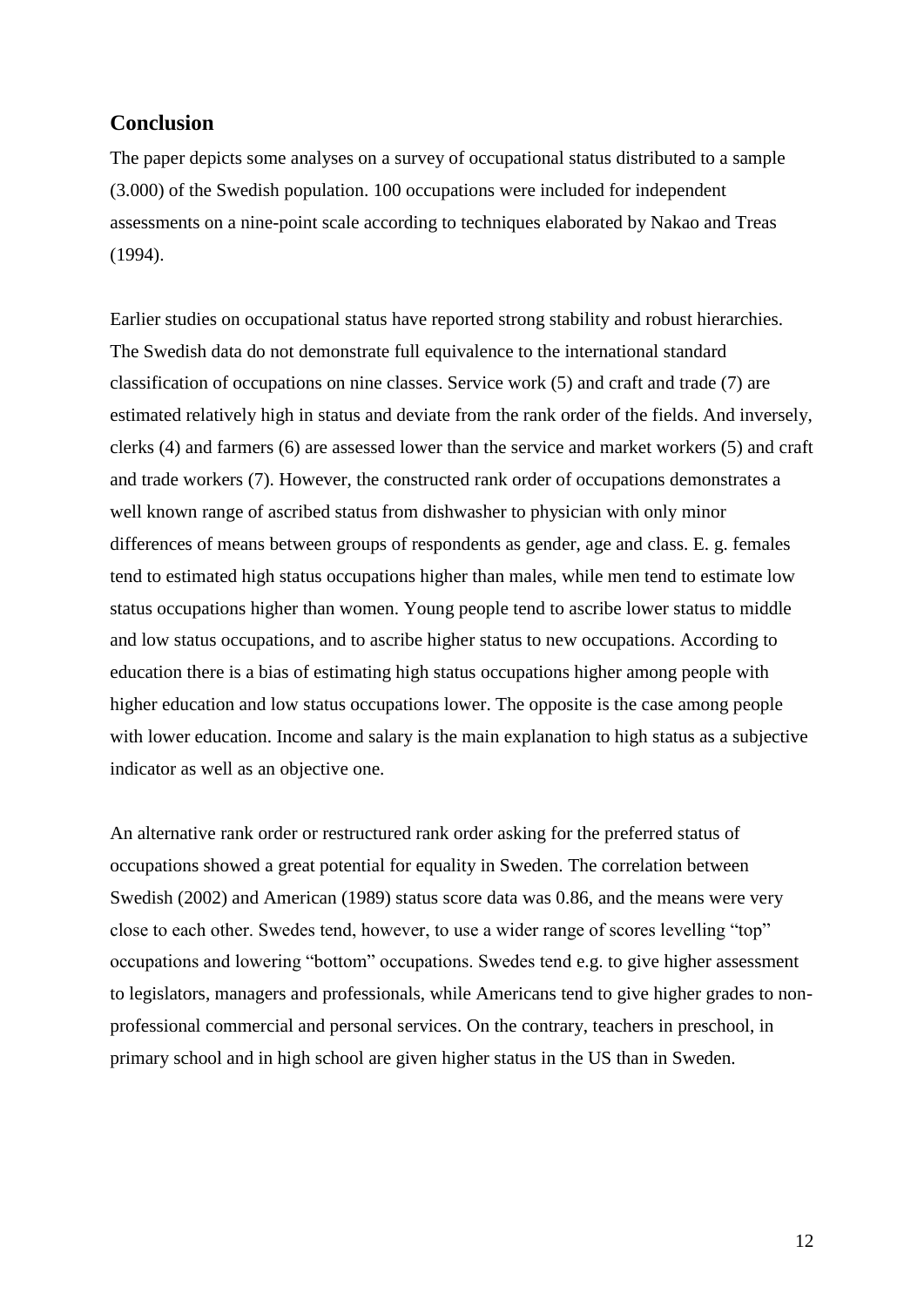#### **References**

Carlsson, Gosta (1958) *Social Mobility and Class Structure*. Lund: Gleerup.

Coxon, A. P. M. et. al. (1986) *Images of Social Stratification. Occupational Structures and Class*, London: SAGE Publications.

Davis, K. & Moore, W.E. (1945) "Some Principles of Stratification" *American Sociological Review* 10:242-249 Ganzeboom, Harry B. G. & Treiman, Donald J. (1996) "Internationally Comparable Measures of Occupational

Ganzeboom, Harry B.G.; De Graaf, Paul M. & Treiman, Donald J. (1992) "A Standard International Socio-Economic Index of Occupational Status" *Social Science Research* vol. 21 no 1:1-56.

Haller, Archibald 0 & Bills, David B (1979) "Occupational prestige hierarchies: Theory and evidence" *Contemoprary sociology*. Vol 8 No 5 pp.721-734

Hansen, H. Lars. (2001) *The Division of Labour in Post-Industrial Societies*. Diss. Department of Sociology, Goteborg University.

ILO (1990) *ISCO-88. International Standard Classification of Occupations*. Geneva: International Labour Office.

Magnusson, Charlotte (2008) "Gender, occupational prestige, and wages: A test of devaluation theory. *European Sociological Review*, July 8, 1-15.

Marsh, Robert M (1971) "The explanation of occupational prestige" *Social Forces* Vol. 50, No 2. pp 214-222

Nakao, Keiko & Treas, Judith (1994) "Updating Occupational Prestige and Socioeconomic Measures: How the New Measures Measure Up", *Sociological Methodology* 24:1-72.

Nakao, Keiko och Treas, Judith (1990) *Computing 1989 Prestige Scores*, GSS Methodological Reports No. 70. Chicago: National Opinion Research Centre.

Reiss, Albert J (1961) *Occupations and social status*. New York. The Free Press of Glencoe, Inc.

Rothman, Robert. A. (1999) *Inequality and Stratification. Race, class, and gender*. New Jersey: Prentice Hall.

Status for the 1988 International Standard Classification of Occupations", *Social Science Research*, 25:201-239.

Treiman, Donald J. (1977) *Occupational Prestige in Comparative Perspective*, New York: Academic Press. Turner, Bryan S (1988) *Status.* Minneapolis. University of Minnesota Press.

Ulfsdotter-Eriksson, Ylva (2006) *Occupation, Status and Gender: A sociological study of occupations in a segregated labour market*. Department of Sociology, University og Gothenburg (In Swedish).

Wegener, Bernd. (1992) "Concepts and Measurement of Prestige", *Annual Review of Sociology* 18:253–80.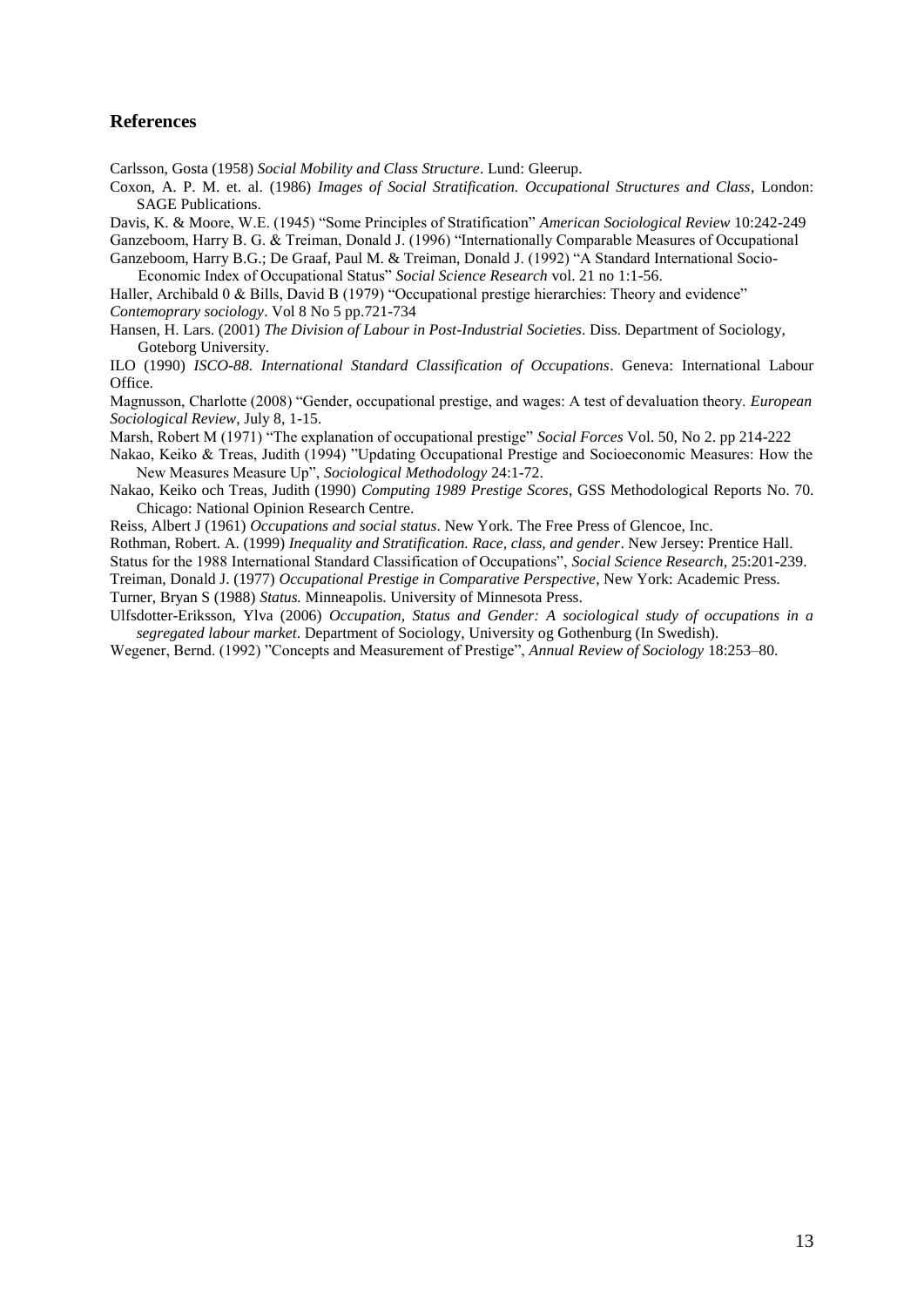| Ra             | <b>ISCO</b> | Occupations             | Swedish | Swedish | US status | Note US       | Diff.           |
|----------------|-------------|-------------------------|---------|---------|-----------|---------------|-----------------|
| nk             | 88(CO       |                         | mean    | status  | score     | label         |                 |
|                | M)          |                         |         | score   |           |               |                 |
| $\mathbf{1}$   | 1110        | Ambassador              | 8,32    | 92      |           |               |                 |
| $\mathbf 2$    | 2221        | Medical doctor          | 8,15    | 89      | 86        | Physician     | 3               |
| 3              | 2422        | Judge                   | 8,14    | 89      | 71        |               | 18              |
| 4              | 2310        | Professor               | 8,13    | 89      | 74        | College prof. | 15              |
| 5              | 2421        | Lawyer                  | 7,96    | 87      | 75        |               | 12 <sub>2</sub> |
| 6              | 3143        | Aircraft pilot          | 7,81    | 85      | 73        |               | 13              |
| $\overline{7}$ | 1210        | Chief executive         | 7,79    | 85      | 70        |               | 15              |
| 8              | 2xxx        | <b>Scientist</b>        | 7,61    | 83      |           |               |                 |
| 9              | 214x        | Civil engineer          | 7,47    | 81      | 69        | Engineer      | 11              |
| 10             | 1110        | Director of ministry    | 7,42    | 80      | 76        | Dept head in  | $\overline{4}$  |
|                |             |                         |         |         |           | state gov.    |                 |
| 11             | 3475        | Professional athlete    | 7,29    | 79      | 65        |               | 14              |
| 12             | 2419        | Economist               | 7,11    | 76      | 63        |               | 13              |
| 13             | 2223        | Veterinarian            | 7,03    | 75      | 62        |               | 13              |
| 14             | 2131        | Computer consultant     | 6,98    | 75      |           |               |                 |
| 15             | 1229        | Film producer           | 6,97    | 75      |           |               |                 |
| 16             | 2222        | Dentist                 | 6,94    | 74      | 72        |               | $\overline{2}$  |
| 17             | 3411        | Stockbroker             | 6,88    | 74      |           |               |                 |
| 18             | 1110        | Member of parliament    | 6,84    | 73      |           |               |                 |
| 19             | 31xx        | Technician              | 6,84    | 73      | 54        |               | 17              |
| 20             | 2445        | Psychologist            | 6,67    | 71      | 69        |               | $\mathbf{2}$    |
| 21             | 3472        | TV anchorman            | 6,64    | 71      | 62        |               | 9               |
| 22             | 1231        | Tax office manager      | 6,55    | 69      |           |               |                 |
| 23             | 2411        | Accountant              | 6,36    | 67      | 65        |               | $\overline{2}$  |
| 24             | 3471        | Web designer            | 6,32    | 66      |           |               |                 |
| 25             | 2451        |                         | 6,30    | 66      | 60        |               | 6               |
|                |             | Journalist              |         |         |           |               |                 |
| 26             | 1232        | Personnel manager       | 6,28    | 66      | 54        |               | 16              |
| 27             | 2451        | Author                  | 6,26    | 66      | 63        |               | 3               |
| 28             | 0100        | Military officer        | 6,23    | 65      |           |               |                 |
| 29             | 3122        | Computer operator       | 6,20    | 65      | 50        |               | 15              |
| 30             | 2452        | Art director            | 6,11    | 64      |           |               |                 |
| 31             | 2455        | Actor                   | 6,11    | 64      | 58        |               | 6               |
| 32             | 2460        | Priest                  | 6,08    | 64      | 71        |               | $-7$            |
| 33             | 2224        | Pharmacist              | 6,08    | 64      | 68        |               | -4              |
| 34             | 3450        | Police officer          | 6,08    | 63      | 61        |               | $\overline{2}$  |
| 35             | 3419        | <b>Bank clerk</b>       | 6,01    | 63      |           |               |                 |
| 36             | 5161        | Fire-fighter            | 5,99    | 62      | 53        |               | 9               |
| 37             | 2442        | Sociologist             | 5,97    | 62      | 61        |               | $\mathbf{1}$    |
| 38             | 2112        | Meteorologist           | 5,79    | 60      |           |               |                 |
| 39             | 5210        | Fashion model           | 5,76    | 59      |           |               |                 |
| 40             | 5111        | Air-hostess             | 5,53    | 57      | 47        | Air stew.     | 10              |
| 41             | 2230        | Midwife                 | 5,50    | 56      | 42        |               | 14              |
| 42             | 3222        | Environmental officer   | 5,45    | 56      |           |               |                 |
| 43             | 7313        | Goldsmith               | 5,42    | 55      | 45        |               | 10              |
| 44             | 2320        | Upper secondary school  | 5,42    | 55      | 66        | High school   | $-11$           |
| 45             | 5122        | teacher<br>Cook         | 5,36    | 54      | 34        | teacher       | 20              |
| 46             | 3226        | Physiotherapist         | 5,33    | 54      | 61        |               | $-7$            |
| 47             | 3473        | Rock musician           | 5,30    | 54      | 32        | Rock band     | 22              |
|                |             |                         |         |         |           | member        |                 |
| 48             | 323x        | <b>Nurse</b>            | 5,14    | 52      | 66        | Registered    | $-14$           |
|                |             |                         |         |         |           | nurse         |                 |
| 49             | 2429        | Tax enforcement officer | 5,13    | 52      |           |               |                 |
| 50             | 2452        | Artist                  | 5,10    | 51      | 52        |               | -1              |

**Appendix 1. 100 occupations, mean and status scores** (min. 0, max. 100) **for Sweden 2002 and 72 for US 1989, and diff. Swedish and US scores**